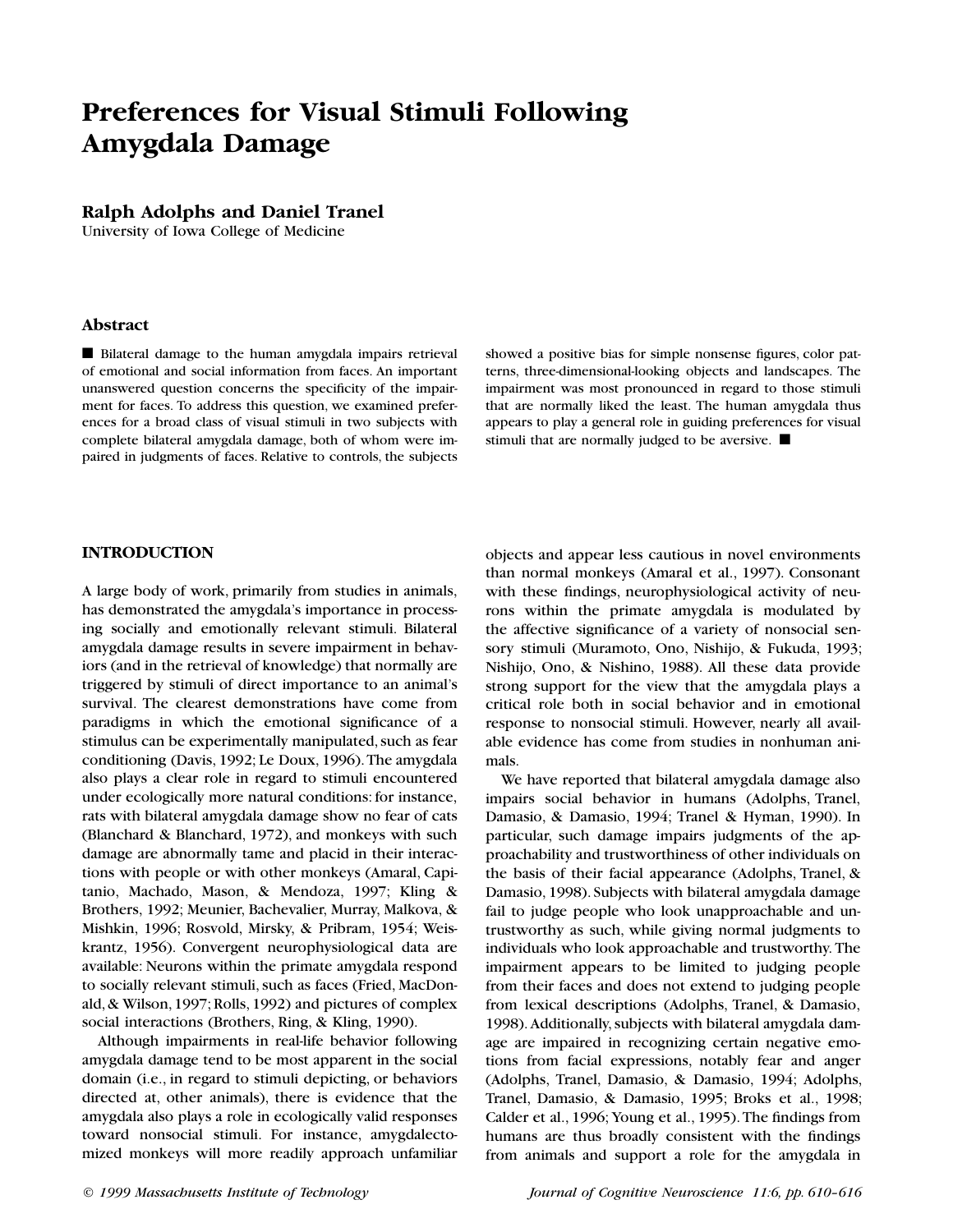triggering pertinent knowledge and behavior when subjects are confronted with social stimuli that signal potential threat or danger.

Studies of the human amygdala have predominantly found evidence for the amygdala's involvement in retrieving knowledge regarding faces. But this emphasis on faces could be artifactual: Few studies have used stimuli other than faces, and faces may also be the stimuli that most robustly trigger retrieval of social knowledge, due to the paramount role they play in real-life social behavior. Given that a few studies have implicated the human amygdala in processing auditory (Scott et al., 1997), olfactory (Zald & Pardo, 1997), or gustatory (Zald, Lee, Fluegel, & Pardo, 1998) emotional stimuli, we expected the amygdala to play a more general role in triggering emotional and social knowledge.

The present report thus addresses an important unanswered question: To what extent might the human amygdala participate in making emotionally relevant judgments regarding visual stimuli that are clearly not social? That is, might the above described impairments in judging faces extend to other classes of visual stimuli? To address this issue, we asked two subjects with complete bilateral amygdala damage (SM-046 and RH-1951; Figure 1) to rate how much they liked visual stimuli other than faces. Both subjects had previously been found to be severely impaired in similar judgments regarding faces (Adolphs et al., 1998). To obtain a broad assessment, we asked subjects to rate their preferences for four different classes of visual stimuli: unidentifiable black-and-white figures, Mondrian color patterns, colored spheres, and colored landscapes (Figure 2). Performances from the two subjects with bilateral amygdala damage were compared to a group of young and a group of older normal controls.

### **RESULTS**

The two groups of normal controls did not differ in their ratings of the four classes of stimuli, as confirmed by a one-way multivariate analysis of variance (MANOVA) on subjects' mean ratings (Wilks Lambda =  $0.94$ ;  $F(4) = 1.29$ ;  $p = 0.28$ ). For statistical comparisons with data from amygdala subjects, we therefore pooled the data from the two control groups.

We divided the ratings that subjects assigned to the stimuli in two, one half contained the stimuli to which control subjects gave the most negative ratings and the other contained those to which controls gave the most positive ratings. Both SM-046 and RH-1951 gave higher ratings to the stimuli normally given the most negative ratings (Figure 3). The results were especially striking for the nonsense line drawings and spheres: SM-046 and RH-1951 gave mean positive ratings to these stimuli even when mean control ratings were negative. By contrast, the mean ratings that SM-046 and RH-1951 assigned to stimuli that received the most positive ratings from normal controls did not differ from the control group (Figure 3). Statistical analysis of these data showed that amygdala subjects were significantly impaired in rating that half of the nonsense figures and spheres that normally receive the most negative ratings  $(t = -15.3; p <$ 0.001 for line drawings and *t* = −10.0; *p* < 0.05 for spheres) but not those that normally receive the most positive ratings (*p*s > 0.4; one-tailed *t* tests on subjects' mean ratings for the given classes of stimuli, with *p* values Bonferroni-corrected for multiple comparisons). Due to the small number of stimuli and the large variance in ratings given by subjects (including controls), statistical significance was not attained for the data from Mondrians or landscapes ( $ps > 0.1$ ). Nonetheless, subjects with bilateral amygdala damage gave both Mondri-



**Figure 1.** Bilateral amygdala lesions as seen in magnetic resonance scans of the brains of SM-046 (left) and RH-1951 (right). Shown on the far left is a three-dimensional reconstruction of SM-046's brain from MR scans indicating the plane of section for the other images. SM-046 has bilateral damage restricted to the amygdala; RH-1951 has extensive bilateral damage to amygdala, hippocampus, and surrounding cortices.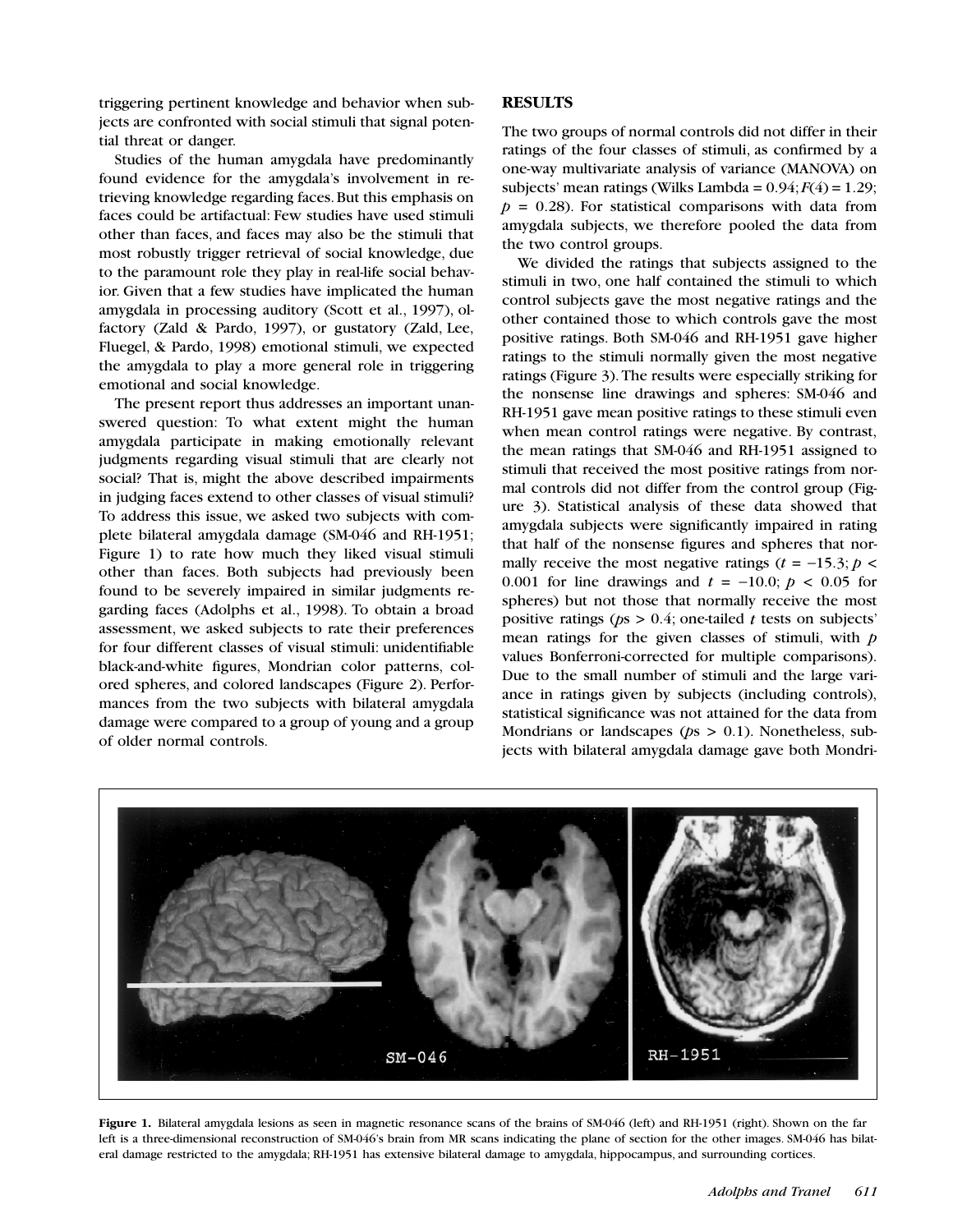

Figure 2. Examples of stimuli used. From left to right: nonsense line figure, Mondrian, sphere, landscape.

ans and landscapes more positive ratings than the mean control rating, for that half of the stimuli normally receiving the most negative ratings (Figure 3).

The data of Figure 3 suggest that subjects with bilateral amygdala lesions gave the most abnormal ratings to those stimuli that normally receive the most negative ratings. An analysis of the extent to which SM-046 and RH-1951's ratings deviated from the control mean for each individual stimulus confirmed this impression (Figure 4): The most abnormal ratings were given to those stimuli that were rated the most negatively by controls. Regressions of the deviations of ratings given by amygdala subjects on the rank-order of the ratings given to stimuli by normal controls revealed statistical significance in several cases, as indicated in the figure. Moreover, all regressions were in the same direction for the four different classes of stimuli: Subjects with amygdala damage gave abnormally positive ratings to stimuli for which normal controls gave the most negative ratings. This pattern of performance was found previously in subjects with bilateral amygdala damage, in regard to judging social attributes of faces (Adolphs et al., 1998).

#### **DISCUSSION**

#### **Summary of Findings**

The findings from this study show that bilateral amygdala damage in humans results in abnormally positive ratings of likability for several classes of visual stimuli other than faces. The data show a close parallel to those reported in regard to social judgments of faces (Adolphs et al., 1998): Subjects with amygdala damage endorse positive ratings for stimuli that normal subjects rate negatively. As with social judgment of faces, this positive bias was most pronounced in regard to those stimuli that normal subjects gave the most negative likability ratings. The human amygdala thus appears to play a general role in guiding preferences for visual stimuli that are normally judged to be aversive or to predict aversive consequences. This function may be especially critical, or may be most perspicuous, in regard to judgment of social stimuli such as faces.

Although the data clearly show a positive bias by

subjects with bilateral amygdala damage, and although the deviation of the amygdala subjects' ratings from normal ratings was greatest for those stimuli that normally receive the most negative ratings, we cannot definitively conclude that the impairment is restricted to judging negative (disliked, aversive) stimuli. In fact, an inspection of SM-046's data in Figure 3 shows that, like normals, she generally gave "likable" stimuli more positive ratings than "dislikable" stimuli. It thus remains possible that the disproportionate impairment seen for the most dislikable stimuli is due to a general positive bias, together with a ceiling effect introduced by our bounded rating scale. It might be the case that it is simply possible to deviate more in the positive direction for the dislikable stimuli than for the likable stimuli. Future experiments involving direct pairwise comparisons between stimuli (such as have been carried out in regard to faces; Adolphs et al., 1998) would be needed to exclude this possibility.

The established role of the human amygdala in recognizing facial expressions of fear, its role in recognizing untrustworthiness and avoidance of faces, and the present evidence for a role in recognizing dislike in nonsocial stimuli all make plausible the following hypothesis. Stimuli that have been associated with negative (aversive) consequences in the past (possibly either in individual experience or through phylogeny) activate the amygdala to trigger responses such that the organism can avoid the aversive consequence that is predicted by the stimulus. This hypothesis is consonant with a large body of data from studies in animals, using both the lesion method and direct neurophysiological recording (Davis, 1992; Le Doux, 1996; Schoenbaum, Chiba, & Gallagher, 1998). The amygdala may trigger behavioral reaction, conscious knowledge that the stimulus predicts something "bad," or a feeling that one does not like, or wishes to avoid, the stimulus.

#### **Factors Contributing to Preference Judgments**

A difficult question concerns how stimuli in the task are categorized as similar to previously encountered stimuli that coincided with negative contingencies or consequences. What precisely is it about, say, an unidentifiable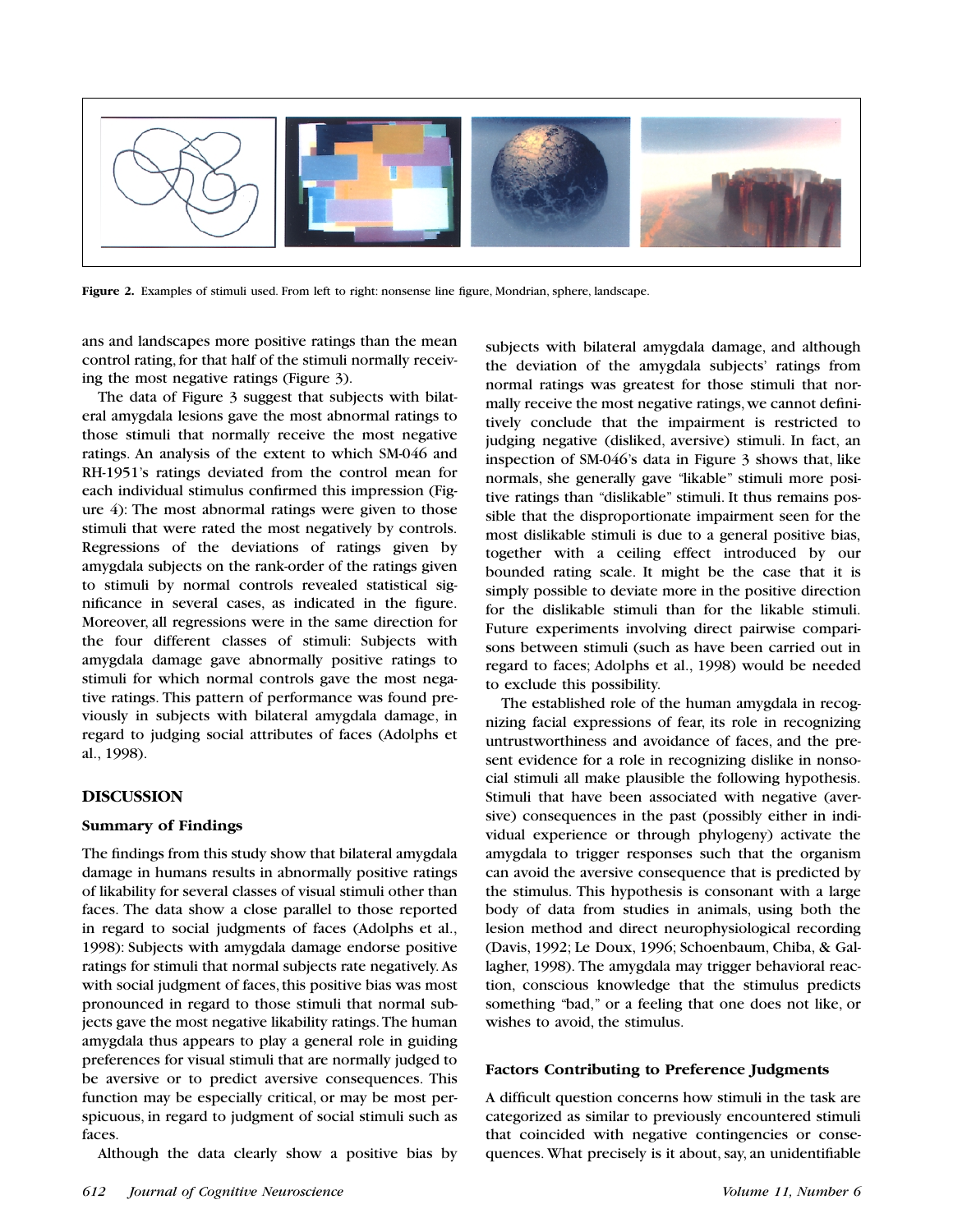

**Figure 3.** Mean ratings given by subjects to that half of the stimuli that normal controls assign the most negative ratings (*left half of each split graph*) and to that half of the stimuli that normal controls assign the most positive ratings (*right half of each split graph*). Means and standard deviations are shown for young normal controls and older normal controls; individual mean ratings are shown for SM-046 and RH-1951.

nonsense figure or a colored sphere that makes a subject like or dislike the item? Although there is some debate in the literature, complexity (Wohlwill, 1968), amplitude spectra (Kleiner, 1987), prior exposure (Kunst-Wilson & Zajonc, 1980), and averageness (Langlois & Roggman, 1990), among other factors, have all been proposed to influence preferences for visual stimuli. It will be a challenge for future studies to begin to dissect the relative contributions these factors make to judging stimuli such as those we used here and to investigate their possible dependency on the amygdala.

A related issue concerns the connection between likability judgments and the retrieval of emotionally relevant knowledge about the stimuli, on which such judgments may in part be based. It is important to note that the amygdala is not necessary for all types of judgments regarding potentially aversive stimuli. For instance, an amnesic patient with complete bilateral amygdala damage was found to have normal covert preferences for other people: He could judge which people had been kind to him in the past and which had not (his amnesia precluded overt judgments; Tranel & Damasio, 1993). Additionally, patients with bilateral amygdala damage are not impaired in their personal emotional judgments of complex visual stimuli that show recognizably emotional objects or scenes (e.g., Adolphs, Cahill, Schul, & Babinsky, 1997). However, the stimuli used in that study differed importantly from the ones used in the present study, in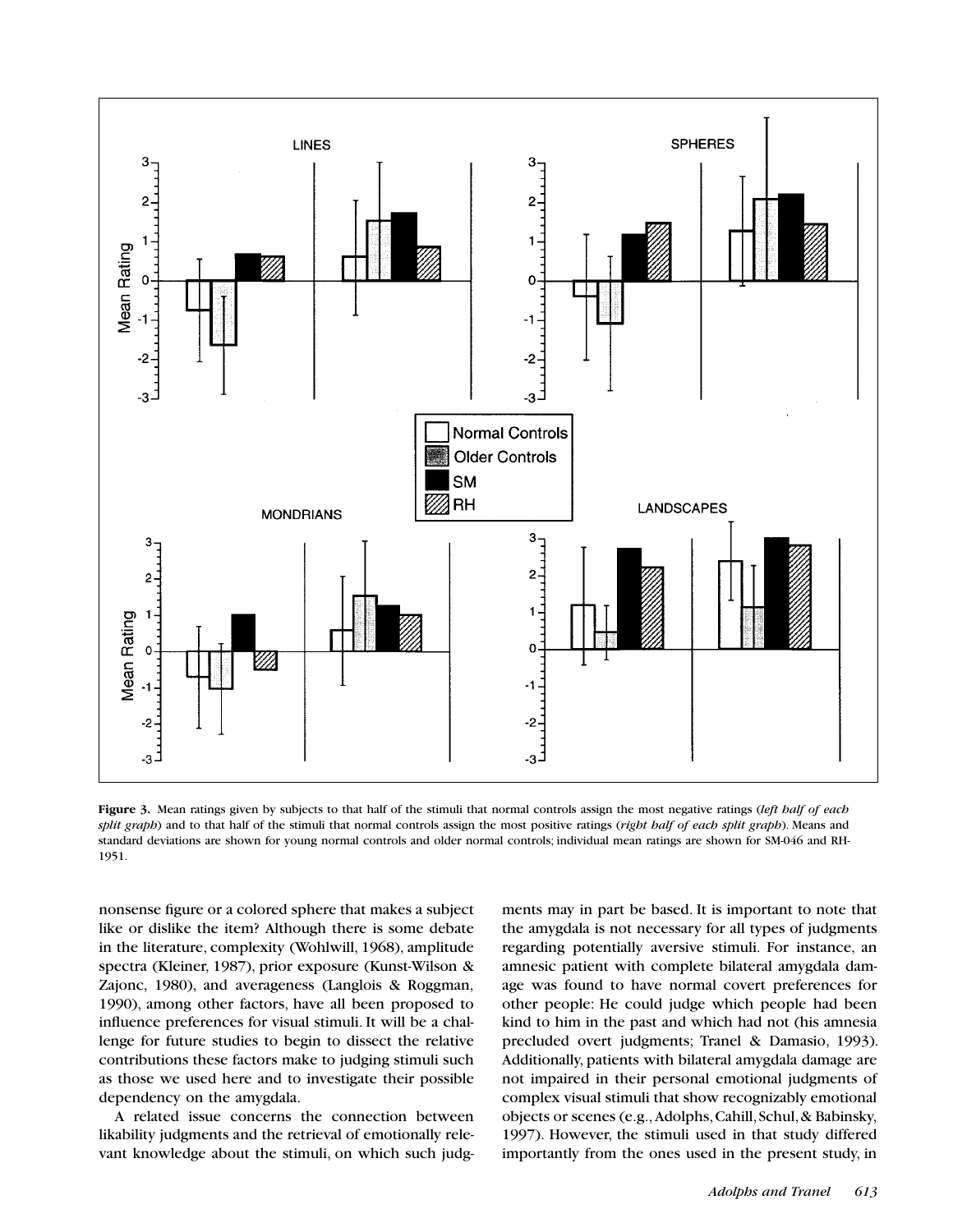

**Figure 4.** Standard deviations from the mean of the normal controls for RH-1951 ( $\Box$ ) and SM-046 ( $\bullet$ ). Stimuli are rank-ordered on the *x*-axis according to the mean ratings that normal controls (young and old collapsed) gave them. For each dataset, we regressed the amygdala subject's deviation against the normal controls' rank order (*y* value against *x* value);  $r^2$  and *p* values resulting from this regression are indicated on the graphs.

that recognizing the stimulus (e.g., picture of a car accident or of a mutilated person) could trigger sufficient declarative knowledge on the basis of which a normal emotional judgment could be made. Such explicit pointers toward emotionally relevant information may not be triggered by the stimuli we used here, which cannot be recognized as obviously depicting an emotionally aversive situation or event.

Perhaps for similar reasons, subjects with bilateral amygdala damage are not impaired in judging recognizable scenes or objects with respect to pleasantness or unpleasantness (Hamann, Cahill, & Squire, 1997; Adolphs, Russell, & Tranel, 1999). Interestingly, a subject with bilateral amygdala damage was impaired in recognizing the emotional arousal of certain classes of unpleasant stimuli, even though she recognized their unpleasantness normally (Adolphs et al., 1999). All the above findings argue that there are multiple mechanisms for the retrieval of knowledge regarding various attributes of emotional stimuli. The amygdala plays a critical role only for a subset of these, which may be a function of the mode of knowledge retrieval (overt/covert, motor response/verbal response/autonomic response, etc.) and of the type of knowledge retrieved (e.g., knowledge of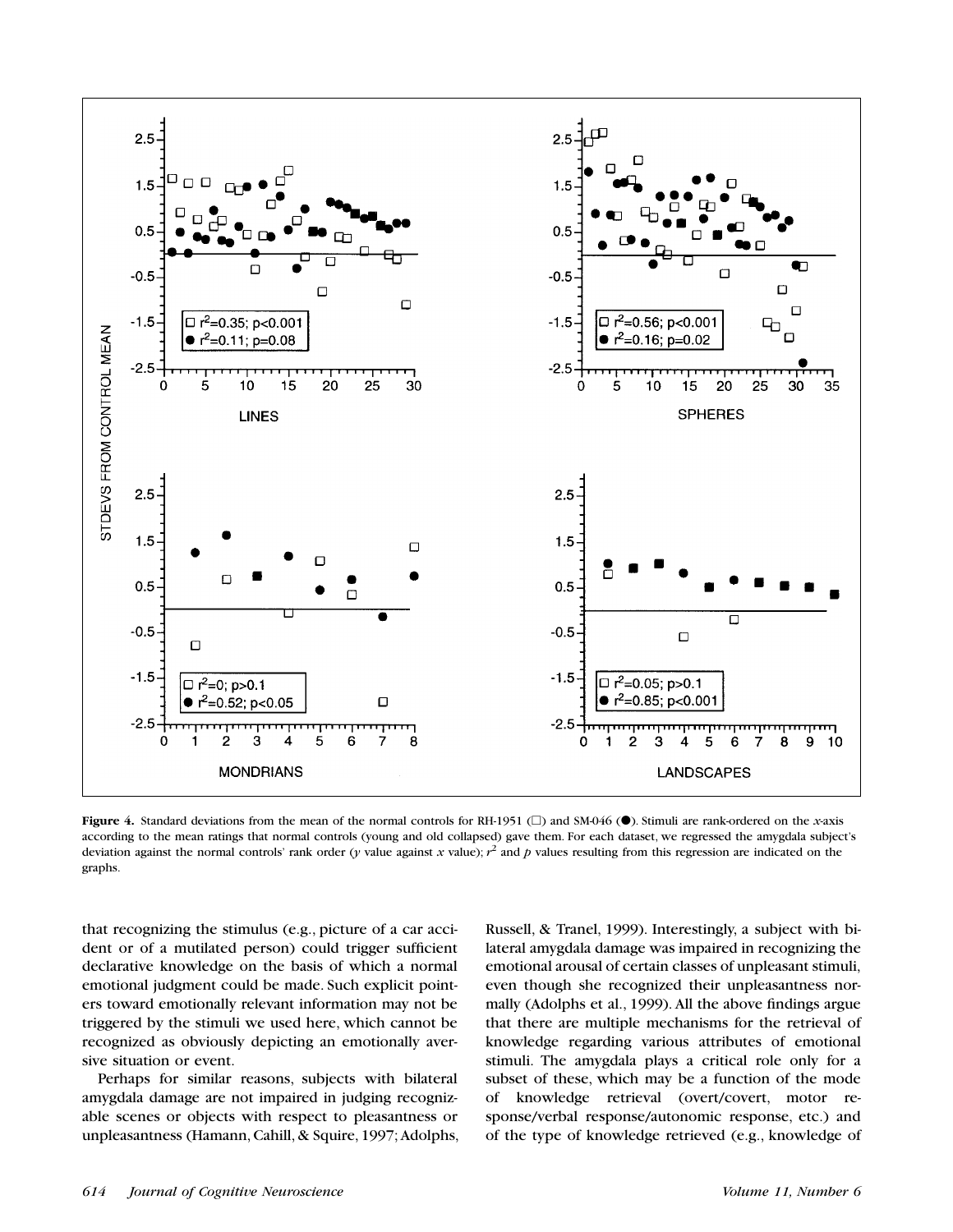pleasantness, arousal, or the specific emotion category; knowledge that can be encoded verbally or not; and so on). The extent to which each of these contributes to judgments of likability as assessed in the present study remains to be fully determined.

It would be of interest also to extend this line of investigation to other classes of stimuli. Important issues would include an examination of judgments of social visual stimuli other than faces (e.g., body posture) and of social and nonsocial stimuli in sensory modalities other than vision. Another interesting question concerns the relative contributions of the amygdala to preferences that are innate and to preferences that are acquired through experience. Either, or both, innate and acquired preferences could account for the data we presented here: Subjects may like a specific stimulus because they have an innate bias for the stimulus or because the stimulus is associated with a particular prior experience. Examination of subjects who acquired their amygdala damage at different ages could provide insight into this difficult issue and connect with the extensive literature on emotional and social development in normal individuals (Saarni, Mumme, & Campos, 1997).

#### **METHODS**

#### **Subjects**

We examined two subjects with bilateral amygdala damage, SM-046 (a 31-year-old woman) and RH-1951 (a 42 year-old man). Both subjects have been described previously, have normal visuoperceptual function, and are severely impaired in processing social (Adolphs et al., 1998) and emotional (Adolphs et al., 1994, and unpublished observations) information from faces. Their performances were compared to those given by 114 normal control subjects (or a subset thereof, as indicated below). Because the mean age of the normal controls (college students; mean age =  $19 \pm 1$ ) was younger than that of our brain-damaged subjects, we tested an additional 8 older normal subjects (4 males, 4 females;  $59 \pm$ 12 years old). All subjects had given informed consent to participate in these studies.

Both SM-046 and RH-1951 have complete bilateral damage to the amygdala. SM-046's lesions are confined to the amygdala, with the exception of minimal damage to the anterior entorhinal cortex. The lesions are a consequence of mineralization and atrophy of the amygdala due to Urbach-Wiethe disease. RH-1951's lesions are due to herpes simplex encephalitis at age 28, which resulted in complete destruction of the amygdala and surrounding structures. We obtained detailed neuroanatomical information on SM-046 and RH-1951 from serial magnetic resonance (MR) scans suitable for subsequent three-dimensional reconstruction of subjects' brains (Damasio & Frank, 1992) (Figure 1).

#### **Stimuli**

Individual stimuli were unfamiliar to all subjects, to avoid the influence of a subject's personal experience with a specific stimulus. We investigated stimuli that derive from classes of items that subjects generally have some familiarity with (landscapes, planets) and stimuli that derive from classes of items that subjects likely have never seen before (nonsense figures, Mondrian patterns).

We used four types of stimuli: simple unidentifiable black-and-white nonsense line drawings (drawn on a white background), arrangements of colored rectangles (Mondrians), colored spheres that had been rendered to look three-dimensional (resembling planets in appearance), and computer-generated landscapes. Examples of each type of stimulus are shown in Figure 2. All stimuli were shown one at a time in random order, without time limit, on a backward-projection screen from a slide projector in a darkened room. Subjects were asked to rate how much they liked each stimulus, on a scale of −3 to +3. After a subject rated the stimulus, there was a 3-sec interstimulus-interval showing a black screen before the next stimulus came on. Negative ratings corresponded to dislike of the stimulus; positive ratings corresponded to liking the stimulus. The number of normal control subjects was 85 for the unrecognizable figures, 111 for spheres, and 114 for Mondrians and landscapes.

Stimuli were selected from a larger set, to be evenly distributed between very disliked (mean control rating near −3) to very liked (mean control rating near +3) by normal subjects.

- *Unidentifiable line drawings*. Twenty-nine unidentifiable black nonsense figures were shown on a plain white background.
- *Mondrians*. Eight images of Mondrians were chosen from a larger set. All were vividly colored collages of rectangles.
- *Spheres*. Thirty-one images of a three-dimensional sphere with colored patterns on it were computer generated. These often resembled planets in appearance (cf. Figure 2). Some fog and directional lighting were used to enhance the three-dimensional effect.
- *Landscapes*. Ten images of landscapes were computer generated using the program KPT Bryce. They showed three-dimensional renditions of terrain in which the topography, lighting, clouds, and fog had been manipulated with the aim to elicit strong positive or negative emotional feelings in viewers.

#### **Acknowledgments**

We thank Antonio R. Damasio for helpful comments on the manuscript, J. Suhr for technical assistance in testing subjects, and D. Krutzfeldt for help with scheduling subjects. This study was supported in part by an NIH FIRST Award and an Alfred P.